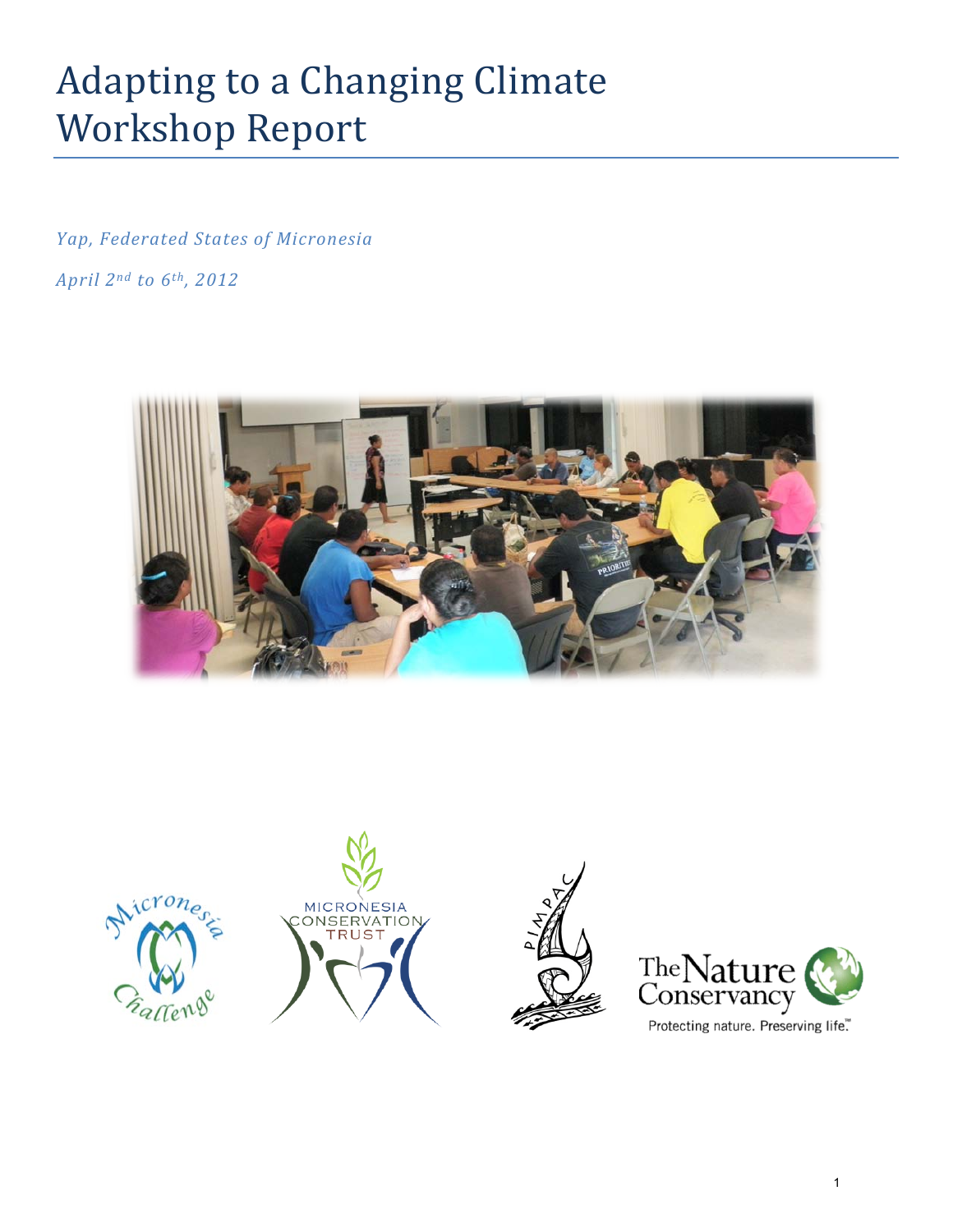# **Background**

In 2010, The Micronesia Conservation Trust (MCT) supported the development of community based climate change adaptation tools for the Micronesia region. To design the most appropriate and useable products, consultants reviewed existing CC adaptation materials, spoke with various climate experts, and held a regional workshop with regional natural resource managers, community members, and climate change experts. Based on input at this workshop, the following products were developed:

*Adapting to a Changing Climate Outreach Toolkit -* which is designed to provide community members and stakeholders with an understanding of climate change concepts and adaptation strategies. This toolkit consists of:

- Large flipcharts visually depicting climate change concepts and actions that can be carried out to prepare and adapt to CC impacts.
- Facilitators guide to accompany the flipcharts, which include page-by-page notes on things to point out on the flipchart and concepts to explain.
- Booklets that provide the same visual content as the flipchart but offer more verbal description and explanations. These are to be used by community members and other stakeholders both during presentation of the flip chart material and afterward as they work on their adaptation projects.

#### *Revised PIMPAC management planning guidance,* which now includes a climate change lens through:

- Revised steps that ensure important stakeholders are involved and key questions are answered to address climate change in the planning process
- New steps including historical timeline, seasonal calendar, strength/weakness analysis, and vulnerability assessment to help understand the social and biological resource vulnerability to the impacts of climate change.

Upon completing these tools, a year-long training program concept was put together to identify funds that could support training on these new tools in the Micronesia region. Funding was secured through AusAid, Global Environment Facility, and the U.S. State Department to begin this training program, which included the development of a training design, and one workshop per jurisdiction in the Freely Associated States (i.e. Marshall Islands, Palau, Kosrae, Pohnpei, Chuuk, and Yap). The workshop held in Yap summarized in this document is the fourth workshop for the Federated States of Micronesia and conducted by in-region mentors.

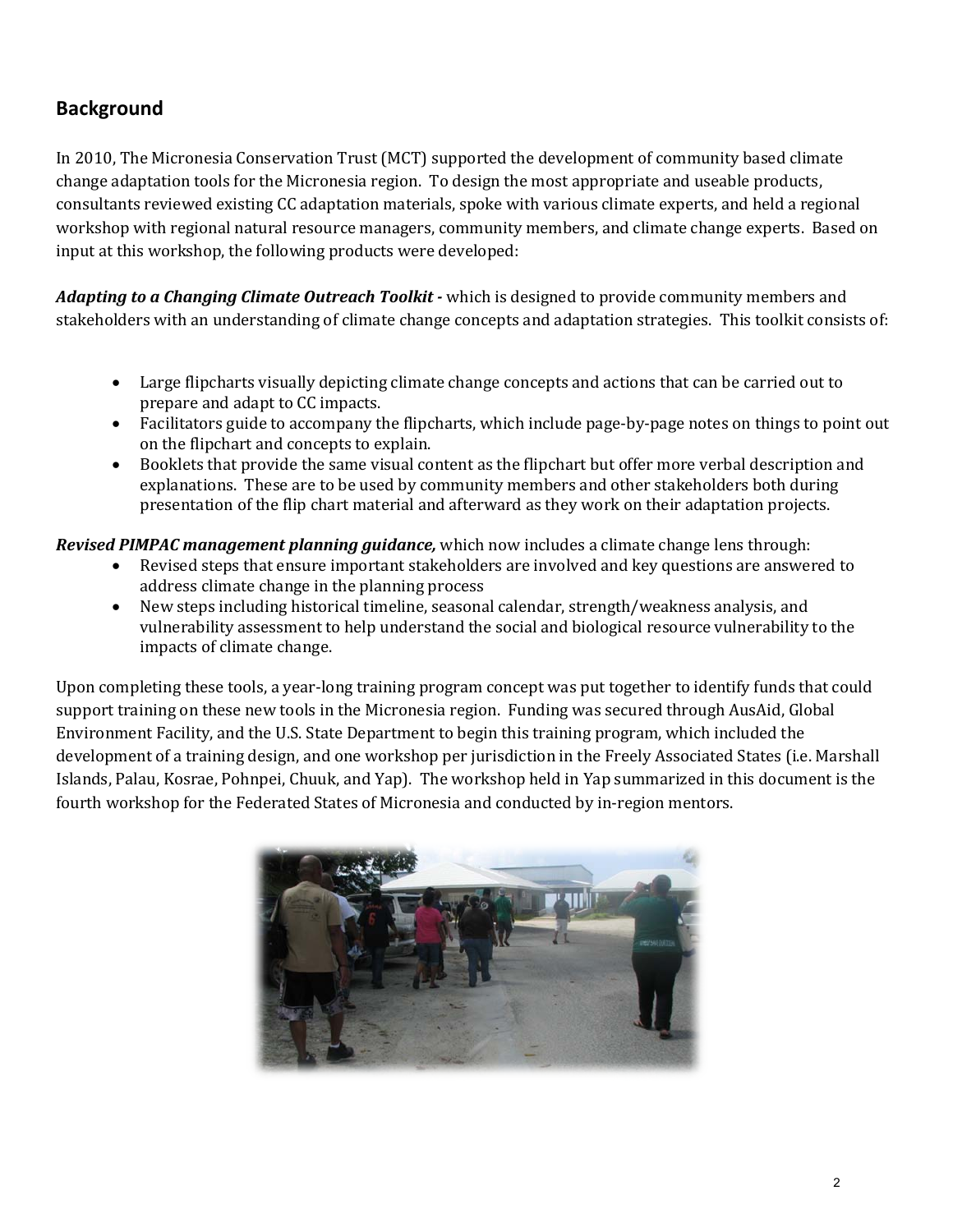# **Workshop Objectives**

From April 2<sup>nd</sup> to 6<sup>th</sup>, 2012 the Micronesia Conservation Trust (MCT) and its Micronesia Challenge partners launched the training program in Yap, Federated States of Micronesia on the use of new tools to support community-based climate adaptation in Micronesia.

The objectives of the week-long training were:

- To provide a team of community leaders and practitioners from various sectors in Yap with the necessary skills to effectively communicate climate change concepts and foster vulnerability assessments and adaptation planning.
- To provide practitioners who carry out community management and adaptation planning processes in Yap with the necessary skills to develop or revise at least one community-based management and adaptation plan within one year of the training program.
- Development of a timeline and commitment for the Yap team to carry out the management and adaptation process for at least one site within one year.

## *Workshop Participation*

The training was attended by approximately 30 people (participants and trainers). Trainees were present from various agencies, sectors, and communities within Yap including Governor's Office, Dept. of Health Services Public Health and Environment Health divisions, Dept. of Resources & Development and its divisions (Agriculture & Forestry, Marine Resources), Dept. of Education Curriculum and Professional Development divisions, Office of Planning & Budget Grants Management division, Yap EPA, IOM Yap office, Women's Interest Office, U.S. Forest Service –Yap, Yap CAP, Tomil municipality, and Nimpal Channel MCA community. Participants list can be found in Appendix D.

Participants include community members and/or natural resource agencies working with the following communities.

- 1. Colonia (town area from hospital to Chamorro Bay area)
- 2. Tomil municipality
- 3. Low lying islands focused on Falalop, Ulithi

These sites were used throughout the workshop to practice vulnerability assessment and adaptation planning exercises.

The training was led by PIMPAC regional mentor Berna Gorong and supported by Steven Victor of The Nature Conservancy.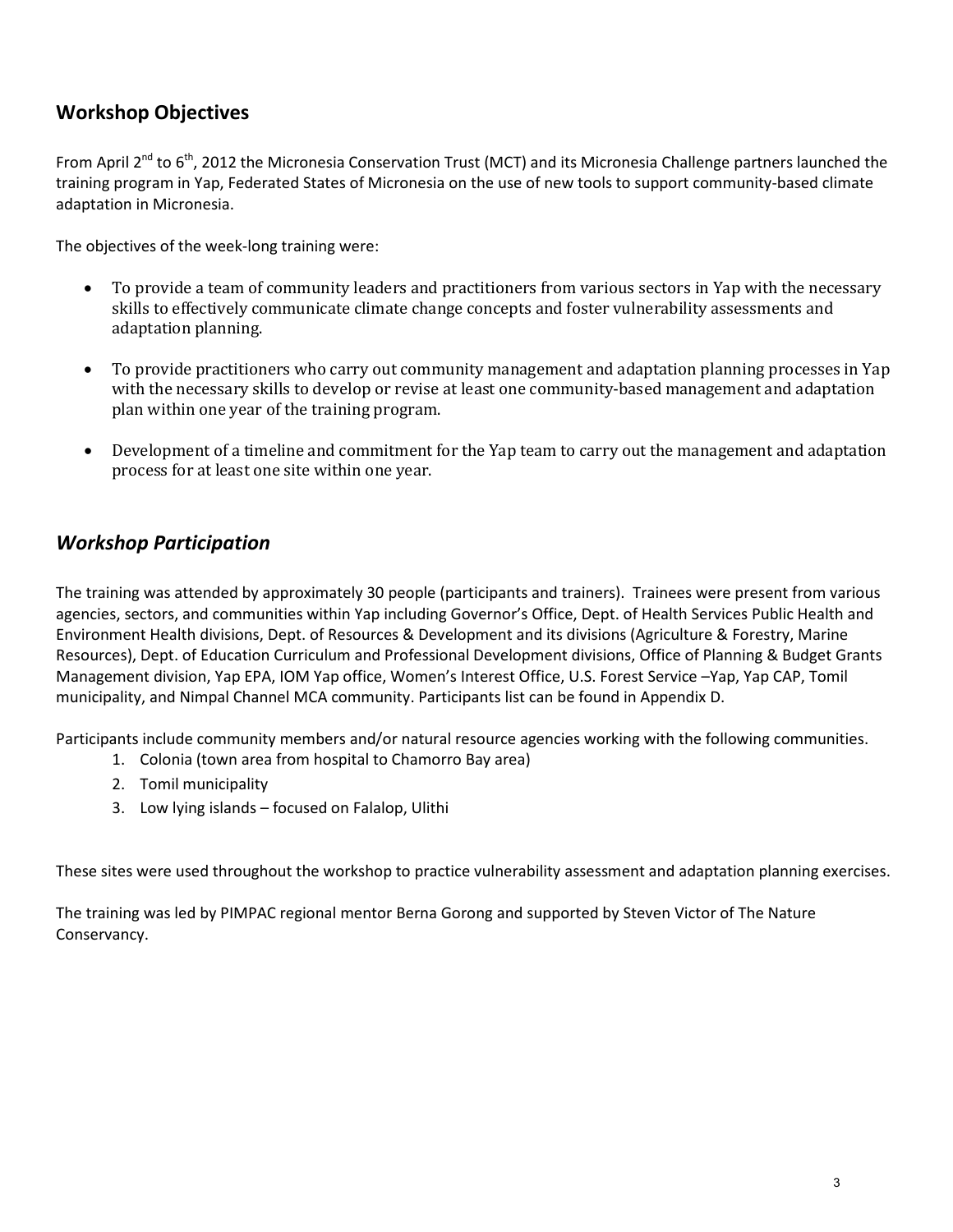## *Workshop Approach & Outputs*

The workshop was carried out in two sections around two new tools: **Session One:** Adapting to a Changing Climate Outreach materials **Session Two:** PIMPAC Management and Adaptation Planning guidance

#### *Session One:*

The first session focused on using the new CC outreach materials including the flipchart and facilitators notes to understand climate change concepts and develop locally appropriate ways to communicate key messages about these concepts. The Yap participants began to draft communications methods that could be used to help convey sections of the flipchart in local context settings. The output of this session was the development of a basic communication plan for Yap for climate change adaptation efforts. A translation of the flipcharts into Yapese was not done during the workshop due to age group of participants being young. The CC communication plan outline can be found in Appendix B and the team can further develop it to make it relevant for Yap.



#### *Session Two:*

The second half of the workshop was focused on learning new steps within a management planning process that can be used to carry out a vulnerability assessment through the use of participatory exercises. These new steps can help community members and managers understand how their natural resource and human related targets might be impacted by climate change. Throughout this session, participants practiced using new exercises in the process such as a historical timeline and vulnerability matrix and discussed how these new exercises could be integrated into existing planning processes. A field trip was done in area around town to look at targets in vicinity and adjacent communities to build into discussions on vulnerabilities to climate impacts and threats. Additional strategies from this session can be found in Appendix C. Finally, the workshop team agreed to meet again to begin to develop a local process for using the new tools and working together to implement climate change outreach and planning in at least one of the local communities.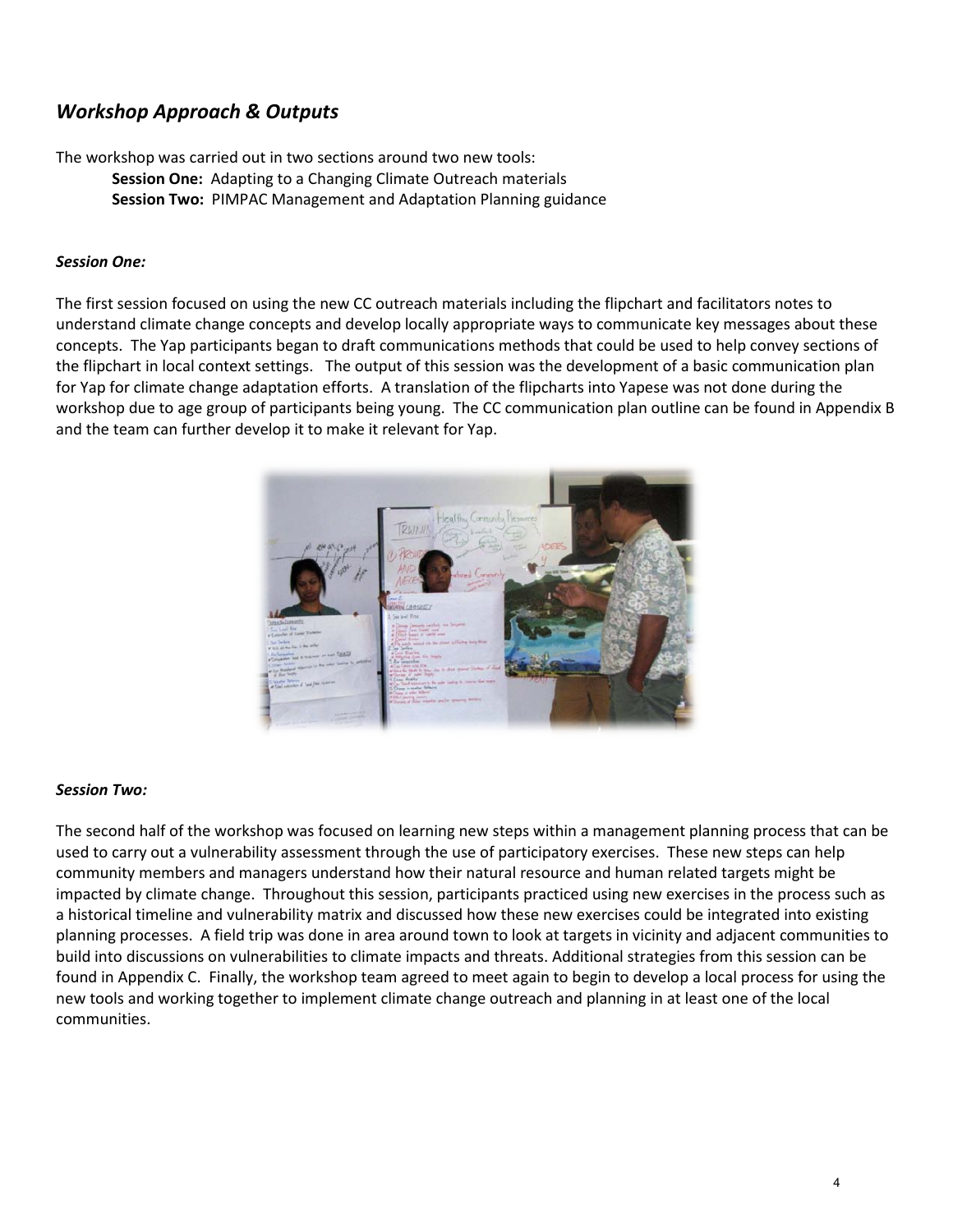# **APPENDIX A**

# **Climate Change Adaptation Outreach and Planning Training Agenda**

# **Yap**

# **April 2-6, 2012**

### *Five-day Agenda*

| <b>Monday</b>  | <b>Part One: Understanding Climate Change Concepts</b>                                                                                                                                                                      |
|----------------|-----------------------------------------------------------------------------------------------------------------------------------------------------------------------------------------------------------------------------|
|                | Introductions                                                                                                                                                                                                               |
|                | Review objectives/overview agenda of the workshop<br>$\bullet$                                                                                                                                                              |
|                | Background and Overview of the Local Early Action Plan (LEAP) and Outreach tool<br>$\bullet$                                                                                                                                |
|                | <b>Basic Communications:</b><br>What makes a good presentation vs bad?<br>$\bullet$<br>How can communications about CC be more effective in Micronesia?<br>$\bullet$                                                        |
|                | <b>Outreach Session One:</b><br>Understanding healthy vs threatened Micronesian Community<br>$\bullet$                                                                                                                      |
|                | Observations in changes in climate<br>$\bullet$                                                                                                                                                                             |
|                | <b>Outreach Session Two:</b><br><b>Understanding Climate Change</b><br>El nino<br>$\circ$<br>Causes of CC<br>$\circ$<br>What changes can be expected?<br>$\circ$<br>Possible and Existing Impacts<br>$\circ$                |
| <b>Tuesday</b> |                                                                                                                                                                                                                             |
|                | <b>Outreach Session Three:</b><br>What does this mean for the community?<br>How will these changes impact a healthy Community?<br>$\circ$<br>How these change impact a threatened community - Cumulative Impacts<br>$\circ$ |
|                | <b>Outreach Session Four:</b>                                                                                                                                                                                               |
|                | Climate Change Concepts and Vocabulary<br>$\bullet$                                                                                                                                                                         |
|                | Continue CC Concepts - exercise - pick a local resource and define it by exposure,<br>$\bullet$<br>sensitivity, adaptive capacity and vulnerability                                                                         |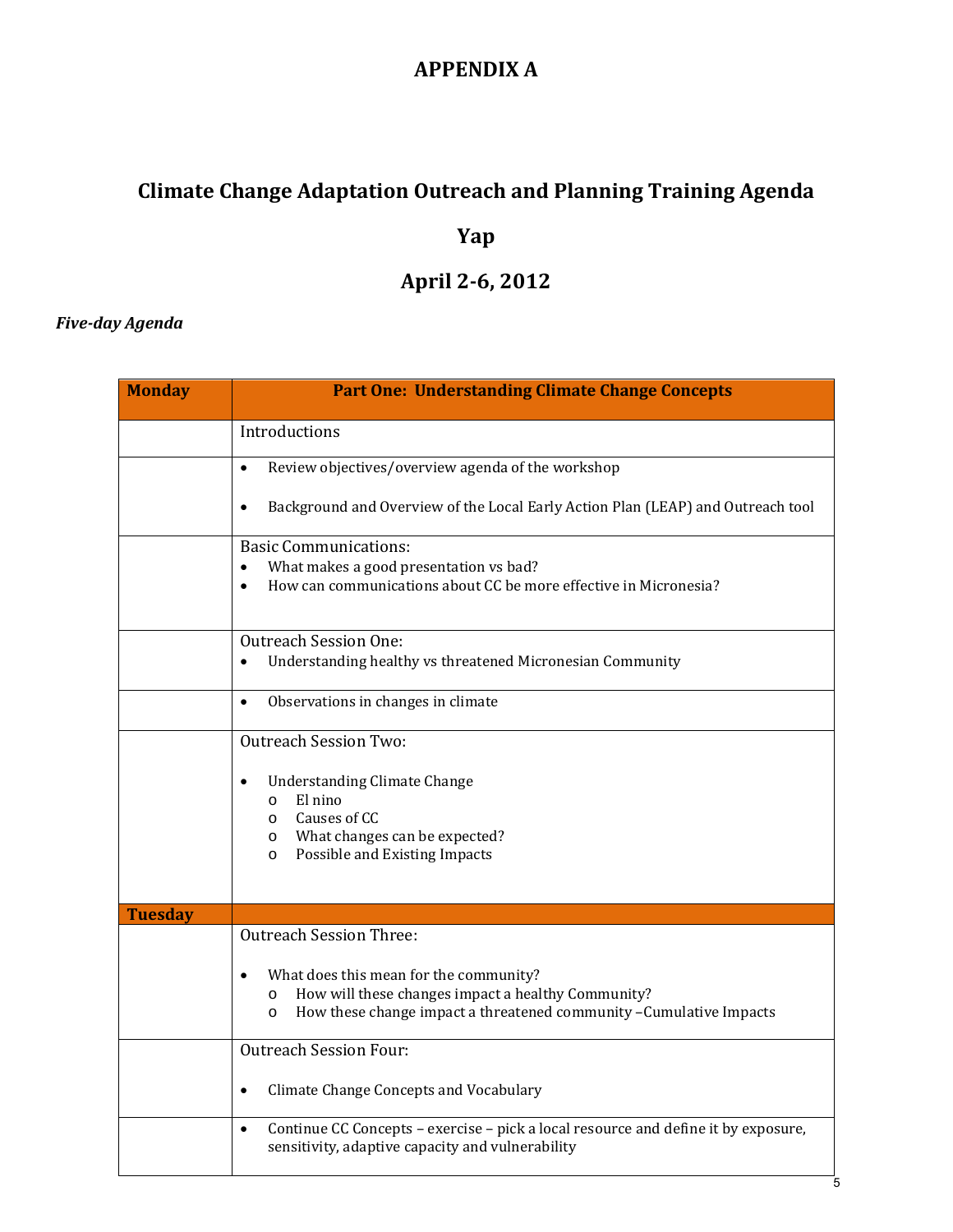|                 | <b>Outreach Session Six:</b>                                                                                                                                                                                                                                                                                                                       |  |  |  |  |  |  |
|-----------------|----------------------------------------------------------------------------------------------------------------------------------------------------------------------------------------------------------------------------------------------------------------------------------------------------------------------------------------------------|--|--|--|--|--|--|
|                 | Is there Anything we Can do?<br>$\bullet$<br>What are other communities doing<br>$\circ$<br><b>Adaptation Strategies</b><br>O<br><b>Adaptation Strategies</b><br>$\circ$<br><b>Adaptation Strategies</b><br>O                                                                                                                                      |  |  |  |  |  |  |
| $3:30 - 4:30$   | <b>Outreach Session Seven:</b>                                                                                                                                                                                                                                                                                                                     |  |  |  |  |  |  |
|                 | Community Management and Adaptation Planning -<br>$\bullet$<br>How can we understand what will happen to our community<br>$\circ$<br>What can we do in our community to prepare for these changes?<br>$\circ$<br><b>Vulnerability Assessment</b><br>O<br>Taking action: A community plan to build resilience<br>$\circ$<br><b>WRAP UP OUTREACH</b> |  |  |  |  |  |  |
| Wednesday       | <b>Part Two: Carrying out a Local Early Action Planning Process</b>                                                                                                                                                                                                                                                                                |  |  |  |  |  |  |
|                 |                                                                                                                                                                                                                                                                                                                                                    |  |  |  |  |  |  |
|                 | Practice with Outreach Tools - small groups present back/Climate quiz<br>$\bullet$                                                                                                                                                                                                                                                                 |  |  |  |  |  |  |
|                 | Review of local management planning process<br>$\bullet$                                                                                                                                                                                                                                                                                           |  |  |  |  |  |  |
|                 | Review of LEAP Planning Steps and the outcomes of the process.<br>٠                                                                                                                                                                                                                                                                                |  |  |  |  |  |  |
|                 | Developing a Community Profile<br>$\bullet$                                                                                                                                                                                                                                                                                                        |  |  |  |  |  |  |
|                 | Getting Organized and Identification of stakeholders<br>$\bullet$                                                                                                                                                                                                                                                                                  |  |  |  |  |  |  |
|                 | Checklist on Providing awareness on climate change<br>٠                                                                                                                                                                                                                                                                                            |  |  |  |  |  |  |
|                 | Mapping the Community/Site and its Resources (social and biological)<br>$\bullet$                                                                                                                                                                                                                                                                  |  |  |  |  |  |  |
|                 | Complete a Threat/Action model for target resources (social and biological)<br>$\bullet$                                                                                                                                                                                                                                                           |  |  |  |  |  |  |
| <b>Thursday</b> |                                                                                                                                                                                                                                                                                                                                                    |  |  |  |  |  |  |
|                 | Developing a Local Climate Story (part 1)<br><b>Historical Timeline</b><br>$\circ$<br>Seasonal Calendar<br>O                                                                                                                                                                                                                                       |  |  |  |  |  |  |
|                 | Developing a Local Climate Story (part 2)<br><b>Transect Walk</b><br>$\circ$<br>SWOT Analysis - what are the most important indicators of adaptive capacity -<br>O<br>exercise<br>Fill Out the Local Climate Story<br>O                                                                                                                            |  |  |  |  |  |  |
| <b>Friday</b>   | Completing the Vulnerability Assessment<br>$\bullet$                                                                                                                                                                                                                                                                                               |  |  |  |  |  |  |
|                 |                                                                                                                                                                                                                                                                                                                                                    |  |  |  |  |  |  |
|                 | Reviewing and Revising the Threat Action Model to include information from the<br>$\bullet$<br>vulnerability assessment                                                                                                                                                                                                                            |  |  |  |  |  |  |
|                 | Report back on Vulnerability Assessment and new or revised actions<br>$\bullet$                                                                                                                                                                                                                                                                    |  |  |  |  |  |  |
|                 | Develop a timeline for next steps to move forward<br>$\bullet$                                                                                                                                                                                                                                                                                     |  |  |  |  |  |  |
|                 | Wrap up/Workshop evaluation<br>$\bullet$                                                                                                                                                                                                                                                                                                           |  |  |  |  |  |  |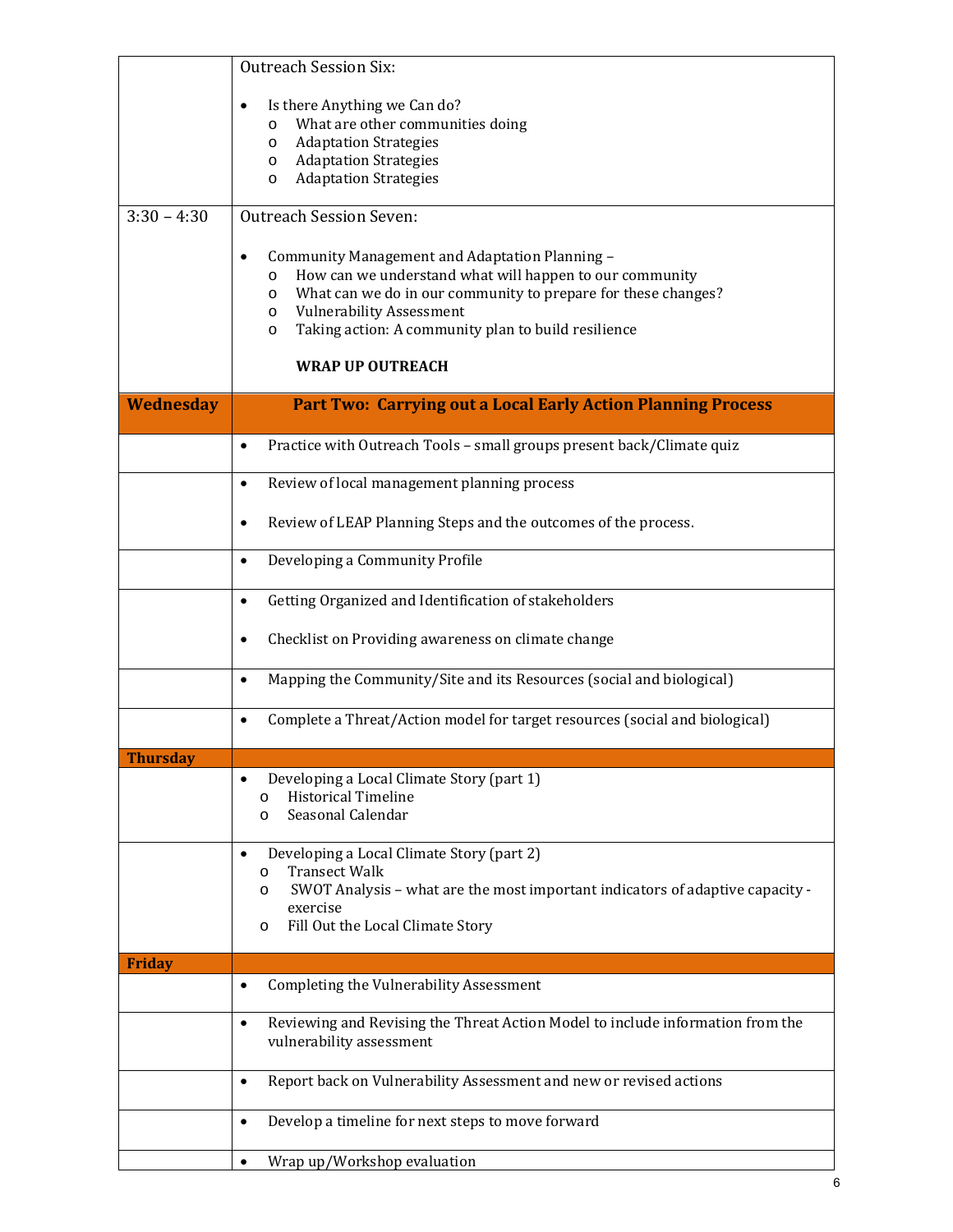## **APPENDIX B**

# **Climate Change Adaptation Communication Plan**

#### **Climate Change Outreach and Communication Tools Available:**

MCT CC Flipchart and Booklets MCT CC Video

#### **Target Audience:**

Community leaders and community members

#### **Outreach:**

#### *[Didn't capture from flipchart]*

| <b>GOOD PRESENTATIONS ARE:</b> | <b>POOR PRESENTATIONS ARE:</b> |
|--------------------------------|--------------------------------|
| Clear objectives and goals     | Go off topic                   |
|                                |                                |
|                                |                                |
|                                |                                |
|                                |                                |
|                                |                                |
|                                |                                |
|                                |                                |
|                                |                                |
|                                |                                |
|                                |                                |
|                                |                                |
|                                |                                |
|                                |                                |
|                                |                                |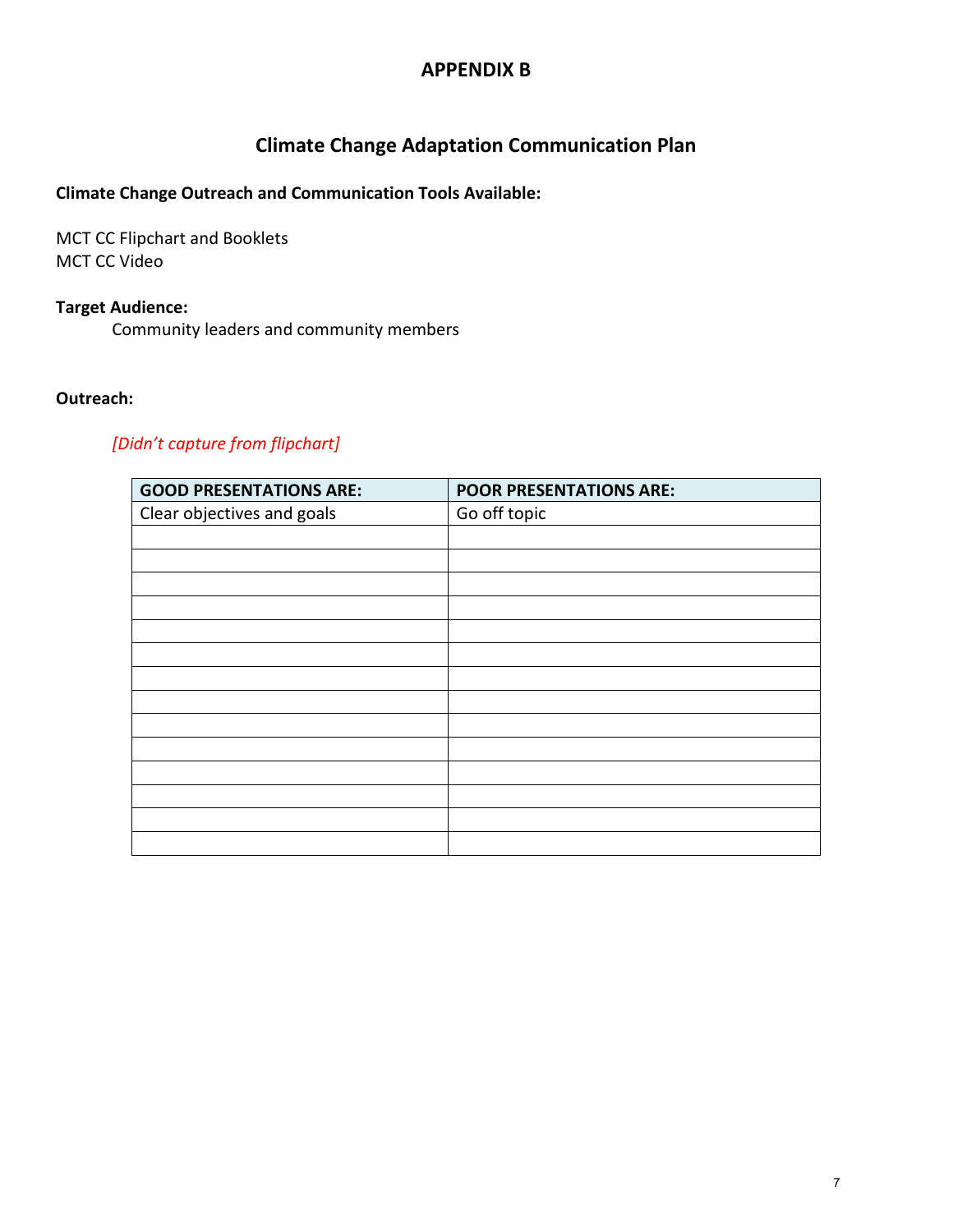#### **Communication Approaches:**

*[not discussed during workshop; team can discuss and include]* 

#### **Entry Point for Discussing Climate Change with Community Leaders and Members**

*[not discussed during workshop; team to discuss in follow-up meetings and insert relevant and locally appropriate and accepted community entry points]*

#### **Other ways to explain key climate change concepts:**

| <b>Resilient</b> |                |         | <b>Sensitive</b> | <b>Exposed</b> |                |         | <b>Vulnerable</b>  |         | <b>Adaptive</b>   |
|------------------|----------------|---------|------------------|----------------|----------------|---------|--------------------|---------|-------------------|
| O                | Healthy        | $\circ$ | Ticklish         | O              | Experience     | $\circ$ | Weak               | $\circ$ | Ability to adjust |
| O                | Intact         | O       | Soft             | O              | Open to the    | O       | Top priority       | O       | Neutral           |
| O                | Strong         | $\circ$ | Jumpy            |                | outside/elemen | $\circ$ | Likely to get sick | $\circ$ | Resilient         |
| O                | Able to        | $\circ$ | Women            |                | ts             | $\circ$ | At risk (bai u     | $\circ$ | Can change/       |
|                  | recover        | $\circ$ | Men              | O              | Contaminated   |         | tuyoyo wol)        |         | chameleon         |
| $\circ$          | Excellent/     | $\circ$ | Feeling/easily   | O              | Naked          | $\circ$ | More prone to      | O       | Octopus           |
|                  | gifted student |         | responsive       | O              | Not sheltered  |         | something          | O       | Flexible          |
| $\circ$          | Natural        |         |                  | O              | See through    | $\circ$ | Susceptible        |         |                   |
|                  | resource       |         |                  |                |                | $\circ$ | Must take action   |         |                   |
| O                | Adaptable      |         |                  |                |                | $\circ$ | Potentially        |         |                   |
| O                | Bounces back   |         |                  |                |                |         | threatened         |         |                   |
|                  |                |         |                  |                |                |         |                    |         |                   |
|                  |                |         |                  |                |                |         |                    |         |                   |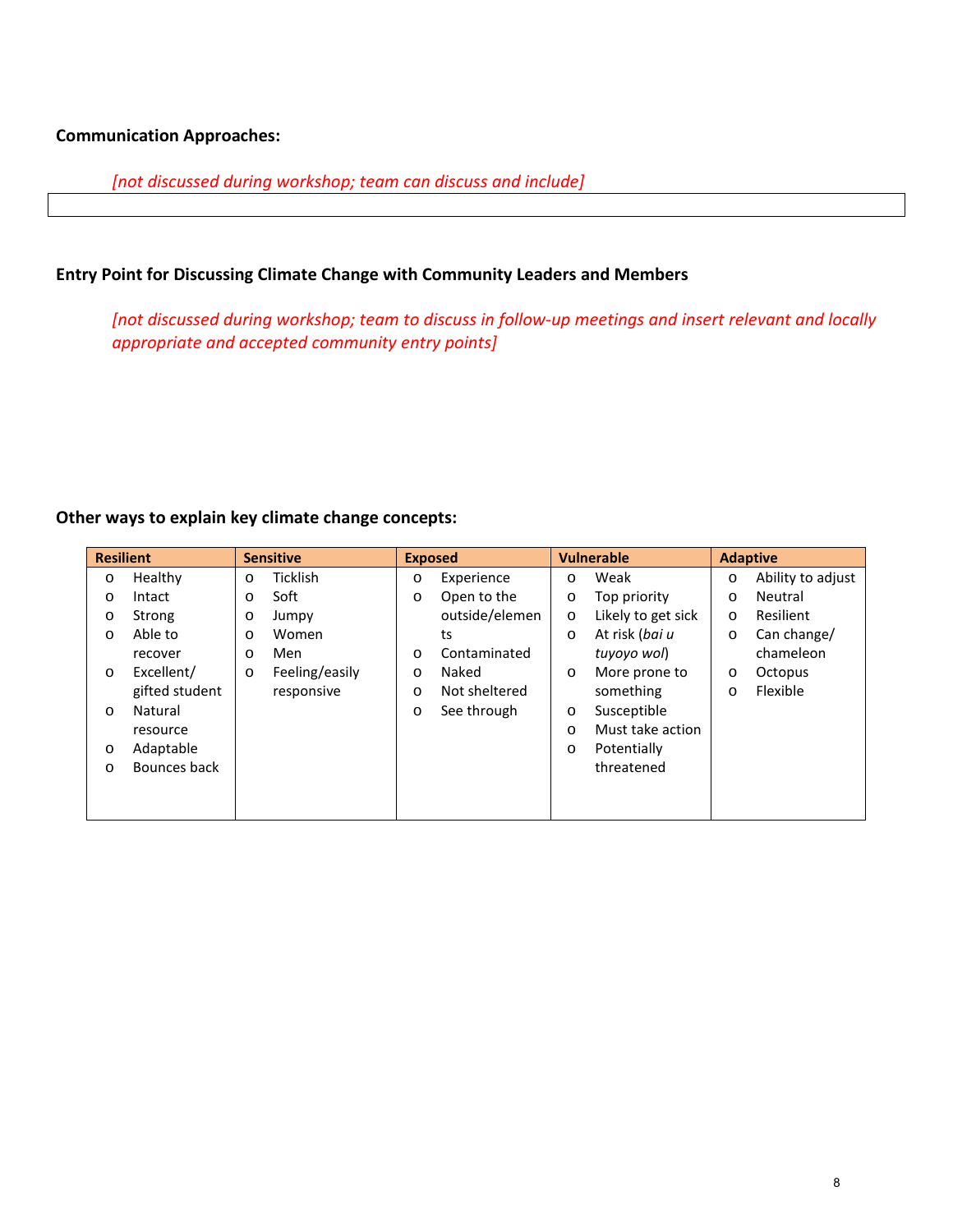# **Key messages for specific flipchart sections**

| <b>Flipchart</b>      |         | <b>Key Message</b>                          | <b>Key Message in Yapese (other</b> | <b>Communication Approach &amp;</b> | <b>Time</b>   |
|-----------------------|---------|---------------------------------------------|-------------------------------------|-------------------------------------|---------------|
| <b>Section</b>        |         |                                             | local languages)                    | <b>Materials Needed</b>             | <b>Needed</b> |
|                       |         |                                             |                                     |                                     |               |
| <b>Understanding</b>  | $\circ$ | Healthy resources =                         |                                     |                                     |               |
| healthy vs            |         | healthy community                           |                                     |                                     |               |
| threatened            | $\circ$ | There are many                              |                                     |                                     |               |
| <b>Micronesian</b>    |         | local threats that                          |                                     |                                     |               |
| Community             |         | negatively impact a<br>communities health   |                                     |                                     |               |
|                       |         |                                             |                                     |                                     |               |
| Flipchart 1: A        |         |                                             |                                     |                                     |               |
| healthy               |         |                                             |                                     |                                     |               |
| <b>Micronesian</b>    |         |                                             |                                     |                                     |               |
| community             |         |                                             |                                     |                                     |               |
|                       |         |                                             |                                     |                                     |               |
| Flipchart 2: A        |         |                                             |                                     |                                     |               |
| threatened            |         |                                             |                                     |                                     |               |
| <b>Micronesian</b>    |         |                                             |                                     |                                     |               |
| community             |         |                                             |                                     |                                     |               |
|                       |         |                                             |                                     |                                     |               |
| Flipchart 3: A        |         |                                             |                                     |                                     |               |
| healthy               |         |                                             |                                     |                                     |               |
| <b>Micronesian</b>    |         |                                             |                                     |                                     |               |
| atoll                 |         |                                             |                                     |                                     |               |
| community             |         |                                             |                                     |                                     |               |
|                       |         |                                             |                                     |                                     |               |
| Flipchart 4: A        |         |                                             |                                     |                                     |               |
| threatened            |         |                                             |                                     |                                     |               |
| <b>Micronesian</b>    |         |                                             |                                     |                                     |               |
| atoll                 |         |                                             |                                     |                                     |               |
| community             |         |                                             |                                     |                                     |               |
|                       |         |                                             |                                     |                                     |               |
| <b>Understanding</b>  | $\circ$ | Climate variability is                      |                                     |                                     |               |
| <b>Climate Change</b> |         | dominated by                                |                                     |                                     |               |
| and Climate           |         | EN/LN events have                           |                                     |                                     |               |
| Variability           |         | caused significant<br>social and biological |                                     |                                     |               |
|                       |         | impacts in                                  |                                     |                                     |               |
| <b>Flipchart 5:</b>   |         | Micronesia                                  |                                     |                                     |               |
| What is climate       | $\circ$ | We don't know how                           |                                     |                                     |               |
| change?               |         | CC will affect ENSO                         |                                     |                                     |               |
|                       |         | events. When                                |                                     |                                     |               |
|                       |         | events are                                  |                                     |                                     |               |
|                       |         | predicted, it's                             |                                     |                                     |               |
|                       |         | important for                               |                                     |                                     |               |
|                       |         | communities to                              |                                     |                                     |               |
|                       |         | prepare for likely<br>impacts.              |                                     |                                     |               |
|                       | $\circ$ | CC change is over a                         |                                     |                                     |               |
|                       |         | much longer                                 |                                     |                                     |               |
|                       |         | timeframe. Climate                          |                                     |                                     | 9             |
|                       |         | variability is a lot of                     |                                     |                                     |               |
|                       |         | what we're                                  |                                     |                                     |               |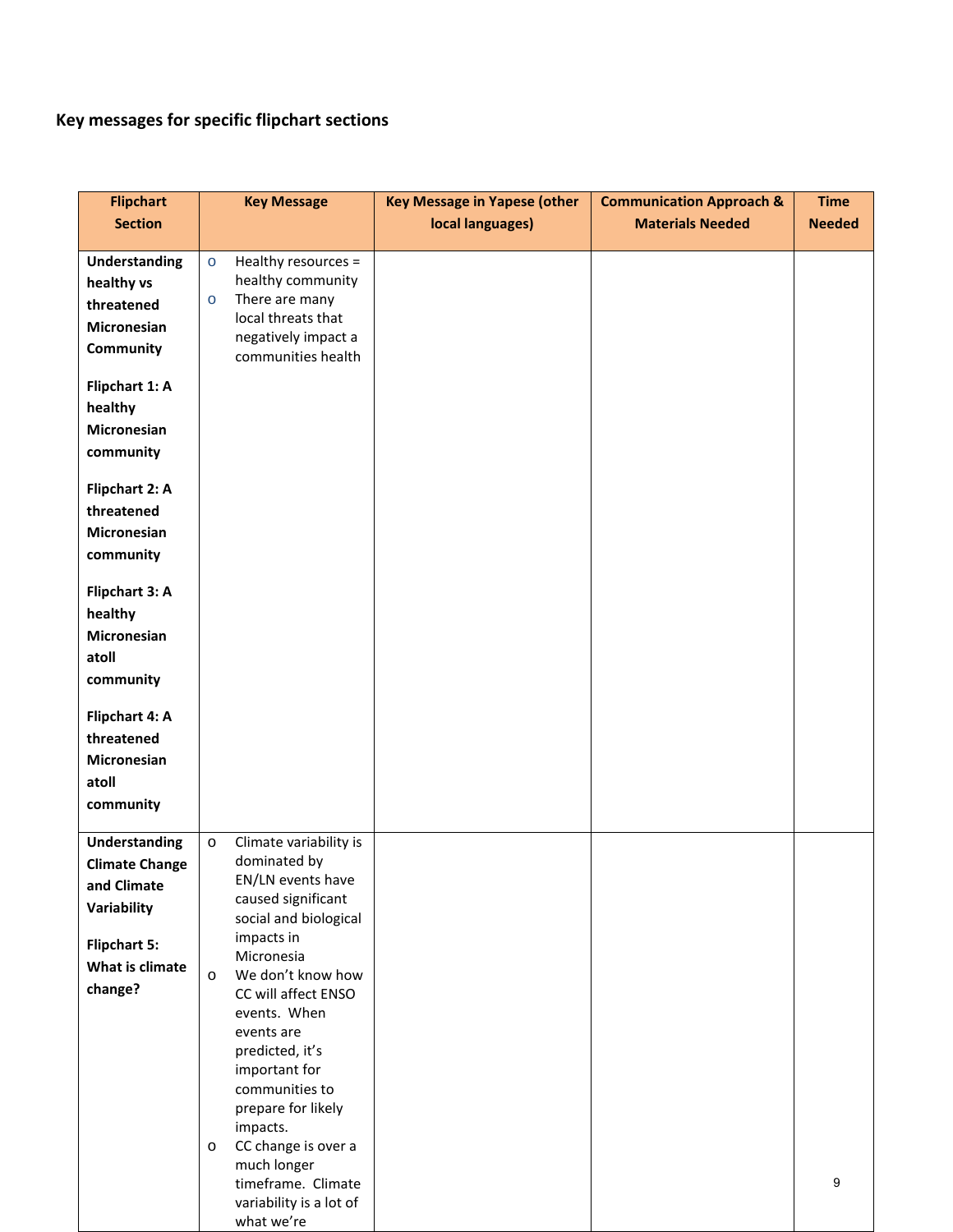| <b>Flipchart 6:</b><br>What is El Nino<br>and La Nina?<br><b>Flipchart 7:</b><br><b>What changes</b><br>can we expect<br>to see in the<br>region? | experiencing now.<br>Human activities<br>$\circ$<br>have caused climate<br>change<br>CC predictions:<br>$\circ$<br><b>SLR</b><br>$\bullet$<br>Inc. SST<br>$\bullet$<br>Inc Air Temp<br>$\bullet$<br>Inc. Ocean<br>$\bullet$<br>Acidity<br>Change in<br>$\bullet$<br>Weather<br>Patterns                                                                    |  |
|---------------------------------------------------------------------------------------------------------------------------------------------------|------------------------------------------------------------------------------------------------------------------------------------------------------------------------------------------------------------------------------------------------------------------------------------------------------------------------------------------------------------|--|
| <b>Flipchart 8:</b><br>Why should our<br>community<br>care?<br>Flipchart 9:<br><b>How will</b><br>these changes<br>impact our<br>community?       | Community should<br>$\circ$<br>care because<br>potential impacts to<br>food, culture,<br>health, natural<br>resources, etc.<br>Communities in<br>$\circ$<br>Micronesia already<br>noticing changes<br>Protecting<br>$\circ$<br>resources now<br>=increased chance<br>of survival and<br>ability to meet our<br>community needs<br>now and in the<br>future |  |
| Flipchart 10:<br>Cumulative<br>impacts                                                                                                            | More threats to<br>$\circ$<br>resources = less<br>ability to survive<br>changes over time                                                                                                                                                                                                                                                                  |  |
| Is there<br>Anything we<br>Can do?                                                                                                                | There are things<br>$\circ$<br>your community can<br>do to cope with<br>climate change<br>Communities<br>$\circ$<br>around the Pacific<br>are already taking<br>action!                                                                                                                                                                                    |  |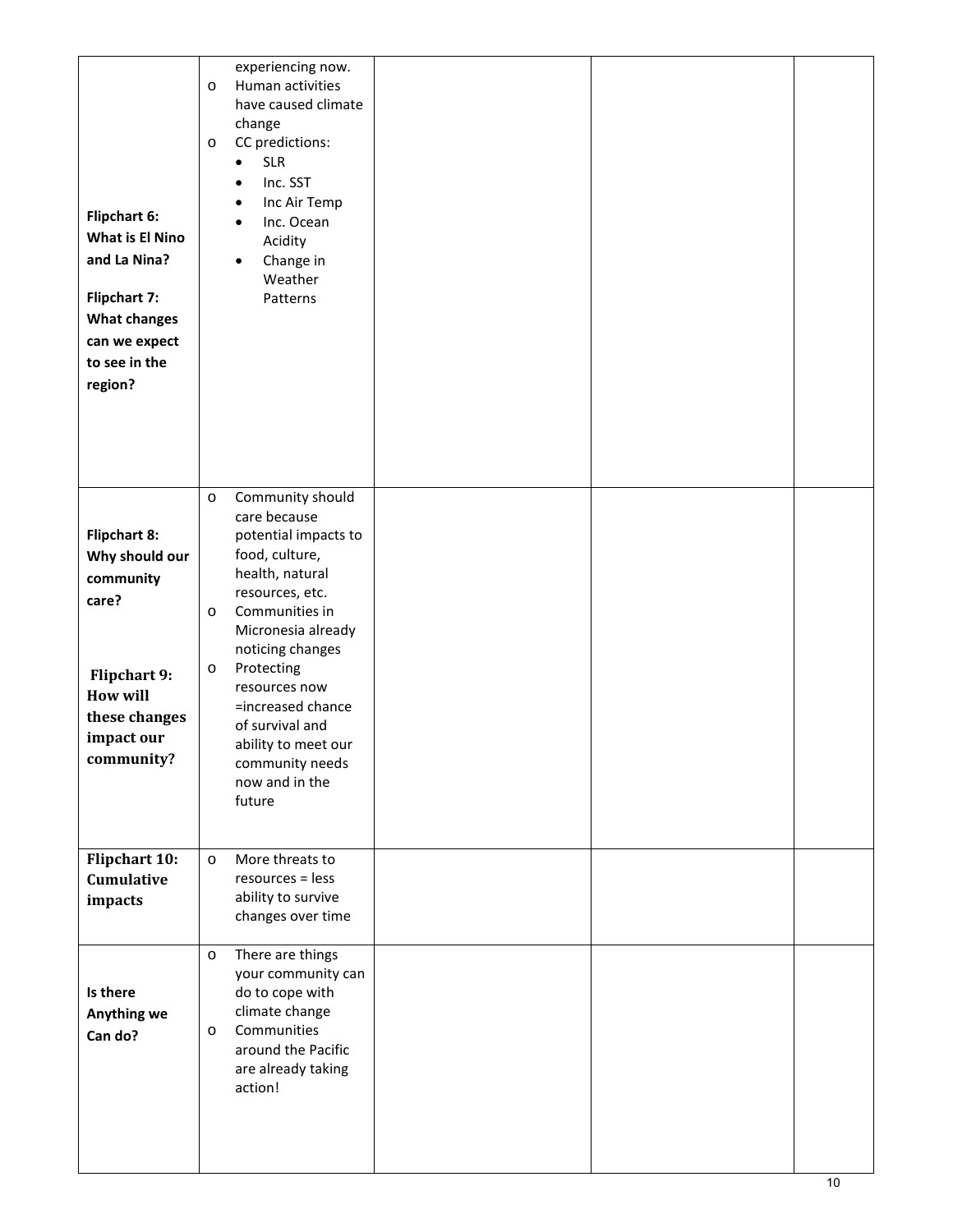| Community<br>Management<br>and Adaptation<br><b>Planning</b> | Understanding our<br>$\circ$<br>vulnerability to CC<br>impacts helps us<br>better prepare<br>Healthy community<br>$\circ$<br>= More resilience/<br>Less vulnerable<br>Threatened<br>$\circ$<br>community = Less<br>resilient/ more<br>vulnerable<br>Making a plan can<br>$\circ$<br>help your<br>community be<br>effective in taking<br>action |  |  |
|--------------------------------------------------------------|------------------------------------------------------------------------------------------------------------------------------------------------------------------------------------------------------------------------------------------------------------------------------------------------------------------------------------------------|--|--|